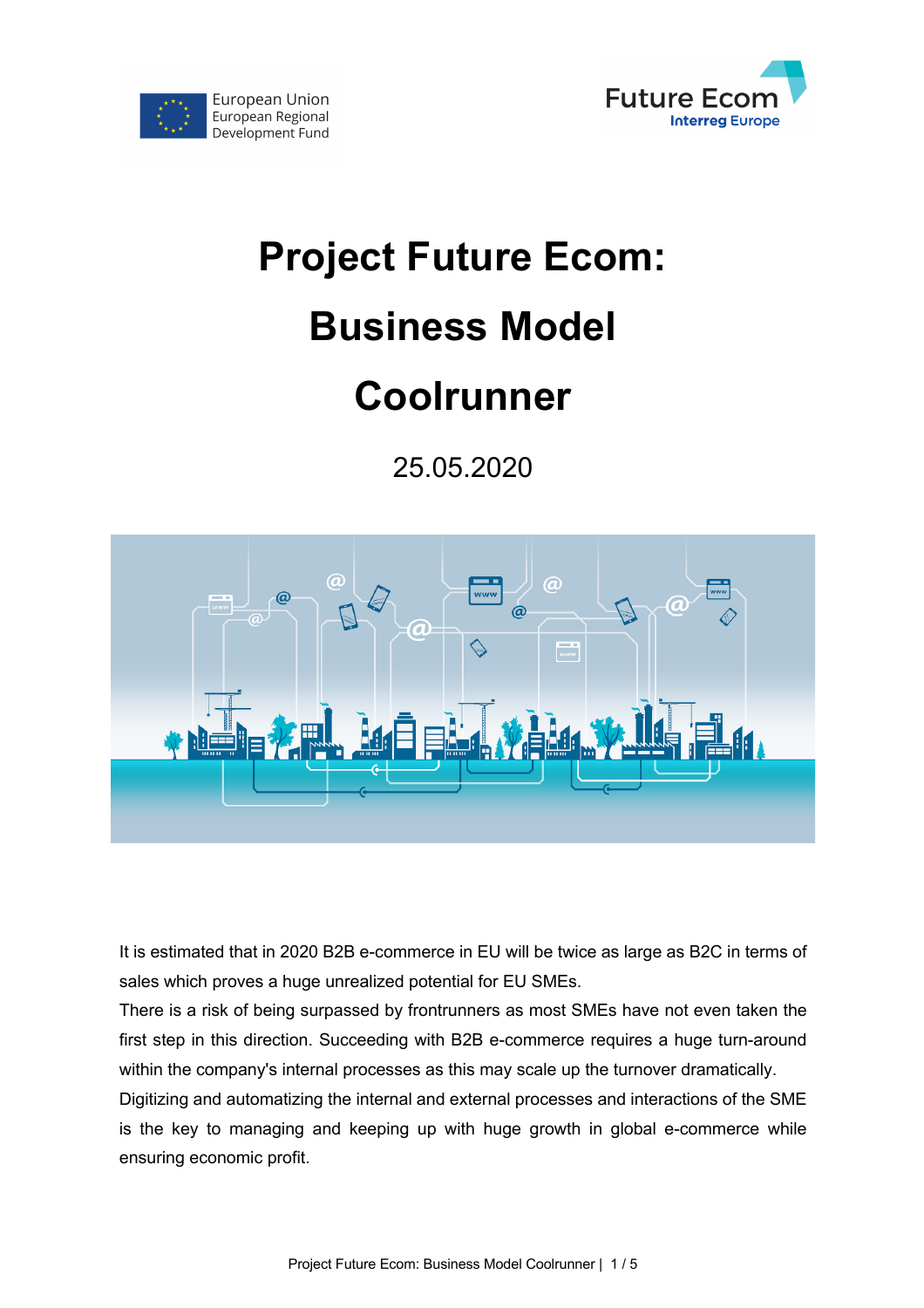



#### **1. Overview**

Coolrunner started in 2015 and is a parcel handling and freight company delivering parcels primarily supporting web shops. Their focus is delivering parcels cheaper, faster and better compared to competitors.

They are extremely customer focused and among others open 365 days a year. They have company branches in Norway, Sweden and the Netherlands.

Coolrunner has a few of their own trucks going to Germany and to the UK, but otherwise they use only local distributors around Europe to optimize the cost of shipping and the cost of doing business by keeping the capex low.

Coolrunner handles 750.000 parcels per months with a peak in December of around 1 million parcels and Coolrunner makes 1 million Euro in gross profit (2019).

Below is some of the partners throughout Europe



## **2. The Digital Opportunity**

Coolrunner as a company is a mix of a software development company, a parcel handling company and a customer support company comprising of 15 people. They develop their own parcel handling software and API's to connect to both the customers ERP systems (in this case the web shops) and the suppliers ERP system (in this case the freight companies).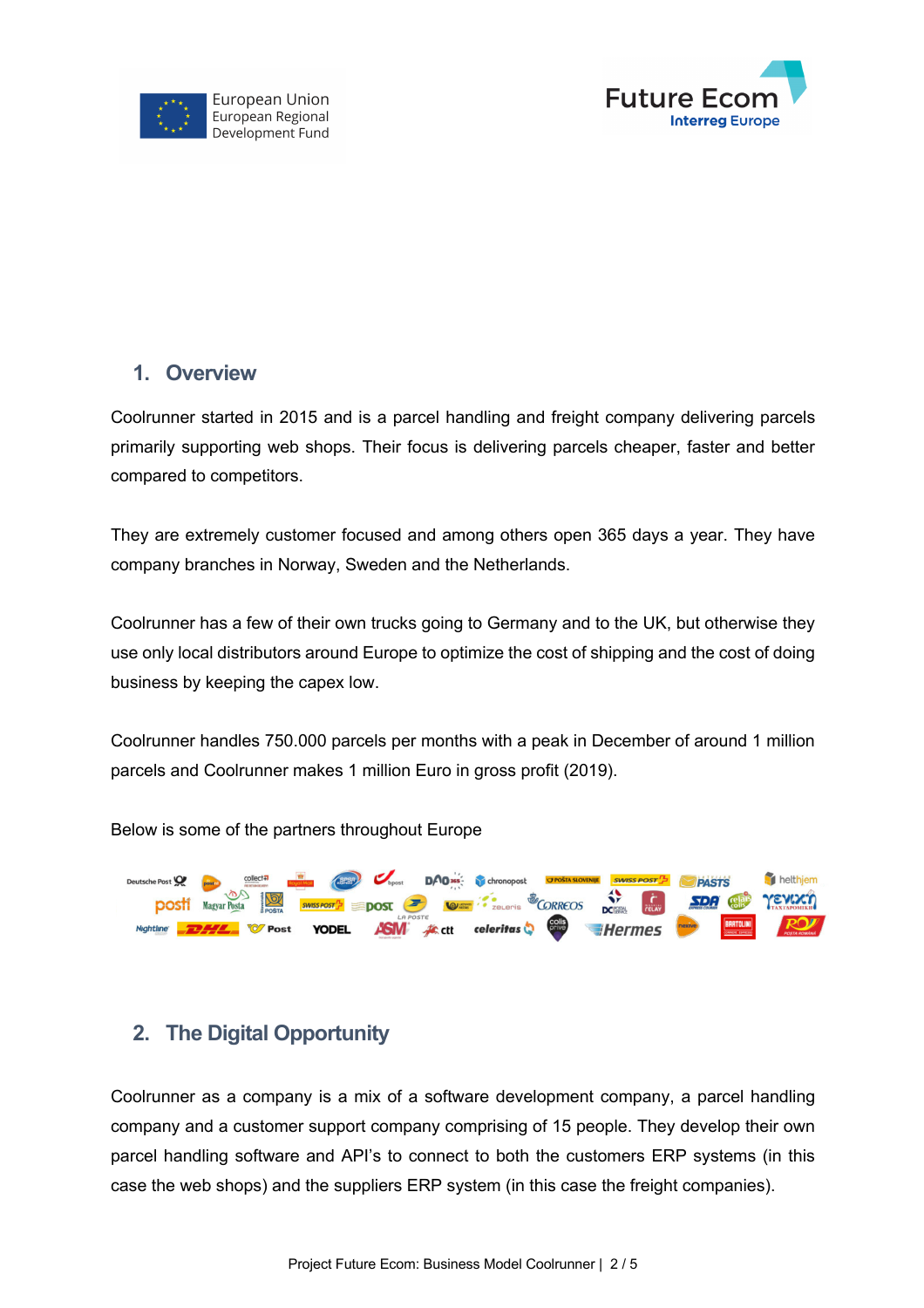



Shipping a parcel with Coolrunner is a paperless effort thus booking, tracking, shipping and all the way up to the delivery to the customer is handled digitalized by ERP systems communicating with and through Coolrunners IT platform.

As a private person you can also utilize Coolrunners service for shipping parcels. In this case you can do it as a "label free" shipment, that is, when ordering a shipment online from Coolrunners website you simply get a 9-digit code which you write on the parcel and then hand it in to one of the parcel collecting points near you and that is it – of it goes to the receiver.

#### **3. Impact on Value Streams**

Coolrunners multi and all-in-one integration with both the customers and the suppliers thus enabling a digitalized parcel shipment benefits the whole value chain. The parcels in principle never enters Coolrunners facilities but is handled by the physical shipping "experts".

Coolrunner is a "platform" company connecting the customers with the suppliers in a seamless and effective way. Their business model is based on a per-parcel-fee and with no extensive capex it becomes possible to ship 1 million parcel per months with a company of only 15 people.

Coolrunner supplements their national parcel shipping business with CoolEurope enabling shipping of parcels in all Europe and with Coolpay which is an integrated payment service to the platform.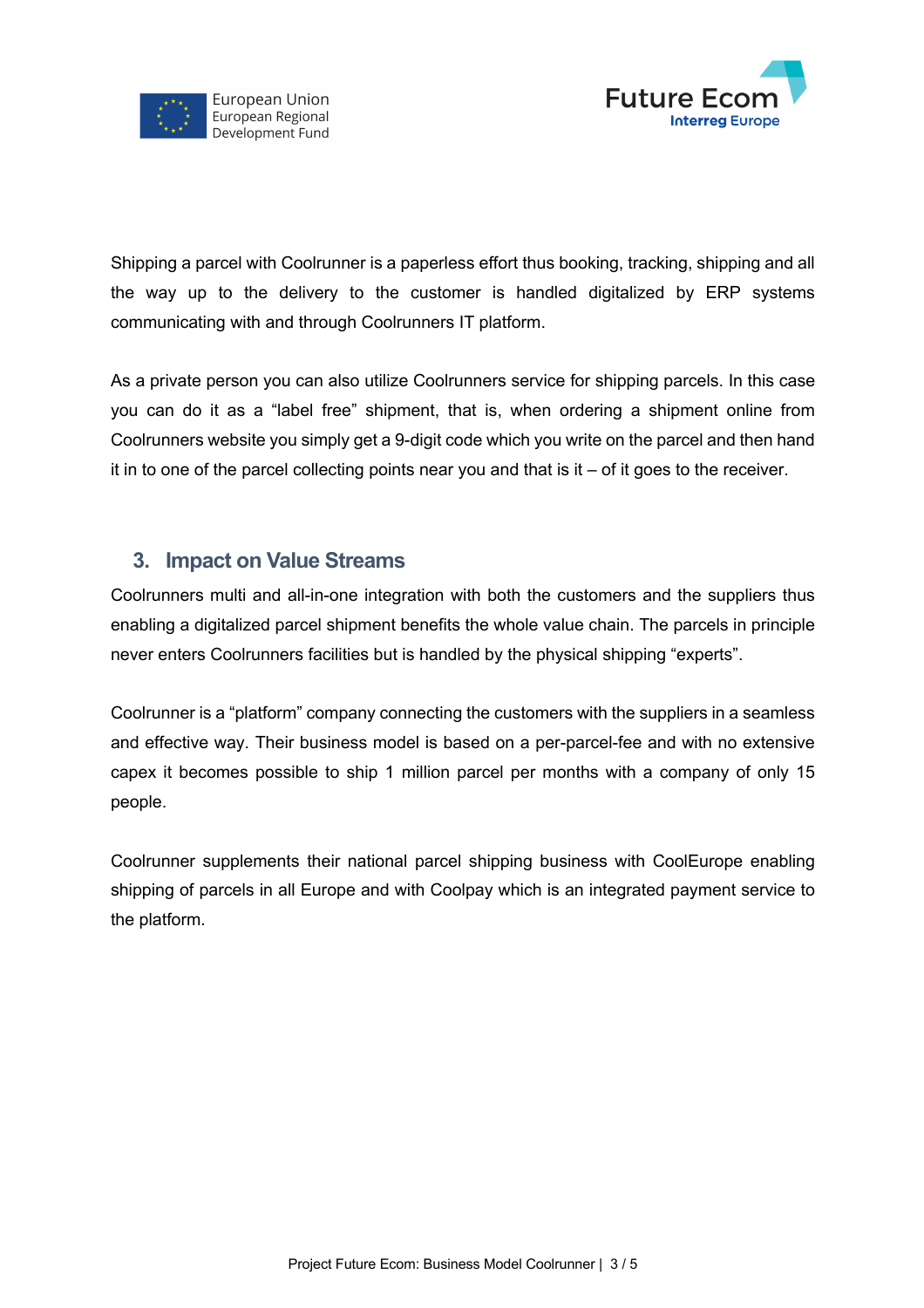





#### **4. Lessons learned**

Main lessons learned:

- Digitalization together with integration enables paperless and seamless platform services – in this case web shop parcel shipments throughout Europe
- Stick to your core competences in the value chain, that is implement a platform solution that takes the "pain" away from the customers by seamless and effective connects the customer with the suppliers.

### **5. Transferability**

The Coolrunner business model is transferable to other business where you as a platform provider connects seamless and effortless the customer and the supplier together and make your business model as a "transaction fee" model.

The business is known from the e-commerce platforms for instance from the Amazon platform where Amazon connects the customer with the suppliers of goods in vast varieties.